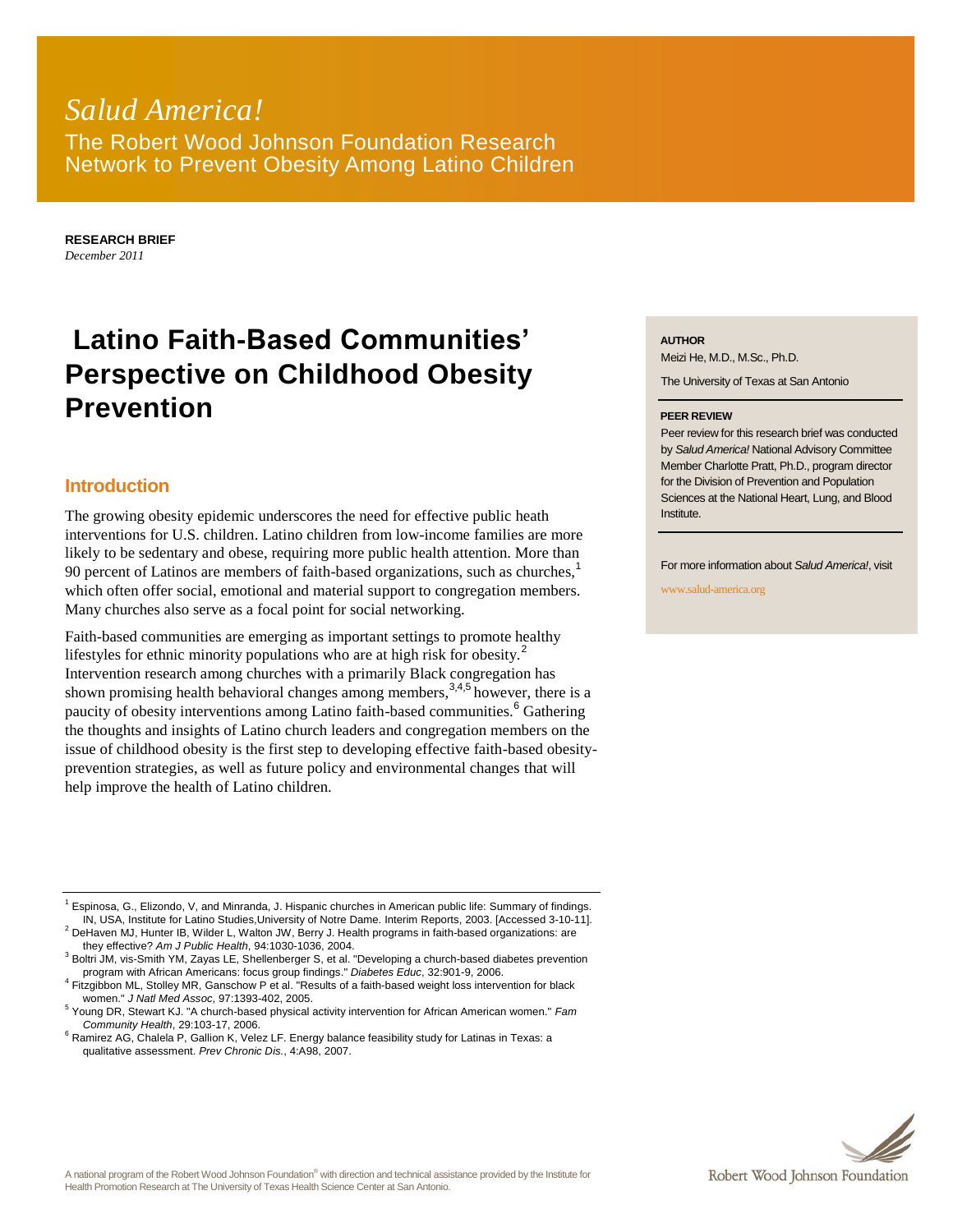#### **PRELIMINARY RESEARCH RESULTS**

Our *Salud America!* pilot research project, "Building a Healthy Temple—A Faith-Based Community Participatory Research Project for Preventing Childhood Obesity Among Latino Families," conducted interviews and focus groups among church leaders and congregations to gather their insights on childhood obesity. We included samples of primarily Latino churches (five Catholic and four Protestant) in the West Side of San Antonio, Texas. In-depth interviews were conducted with 35 Latino church leaders and focus groups were facilitated with 41 church-attending Latino children ages 10 to 17 and their parents (one per child) in the West Side. Preliminary results are summarized below and included in Table 1:

- **Latino church leaders and members perceived a link between faith and health.** Church leaders and members viewed life as a God-given gift; the responsibility of caring for the body falls on the shoulders of Christians in the context of the wholeness of spiritual and physical wellbeing.
- **Obesity-prevention efforts should be culturally sensitive.** Latino church leaders and members were aware of the pressing issues of the obesity epidemic and its health consequences, such as type 2 diabetes and hypertension, among the congregation. They identified the need for a culturally-sensitive obesity-prevention program for their congregations and recognized the need to connect health education with a spiritual dimension through health sermons, Sunday school lessons and Bible study sessions. Several other components also were repeatedly indentified as necessities for successful health programming in faith-based communities: clergy as role models; free after-school or summer camp providing physical activity opportunities for both parents and children; healthy cooking classes; and changes in the food environment, both at church and home.
- **There are perceived financial, environmental, cultural and lifestyle barriers to obesity-prevention programs in faith-based settings.** Church leaders and members identified several barriers to obesity prevention: financial constraints; parents' lack of nutrition knowledge; members' lack of access to sidewalks, parks and physical activity programs; busy lifestyles; and cultural barriers, such as unhealthy traditional Latino foods.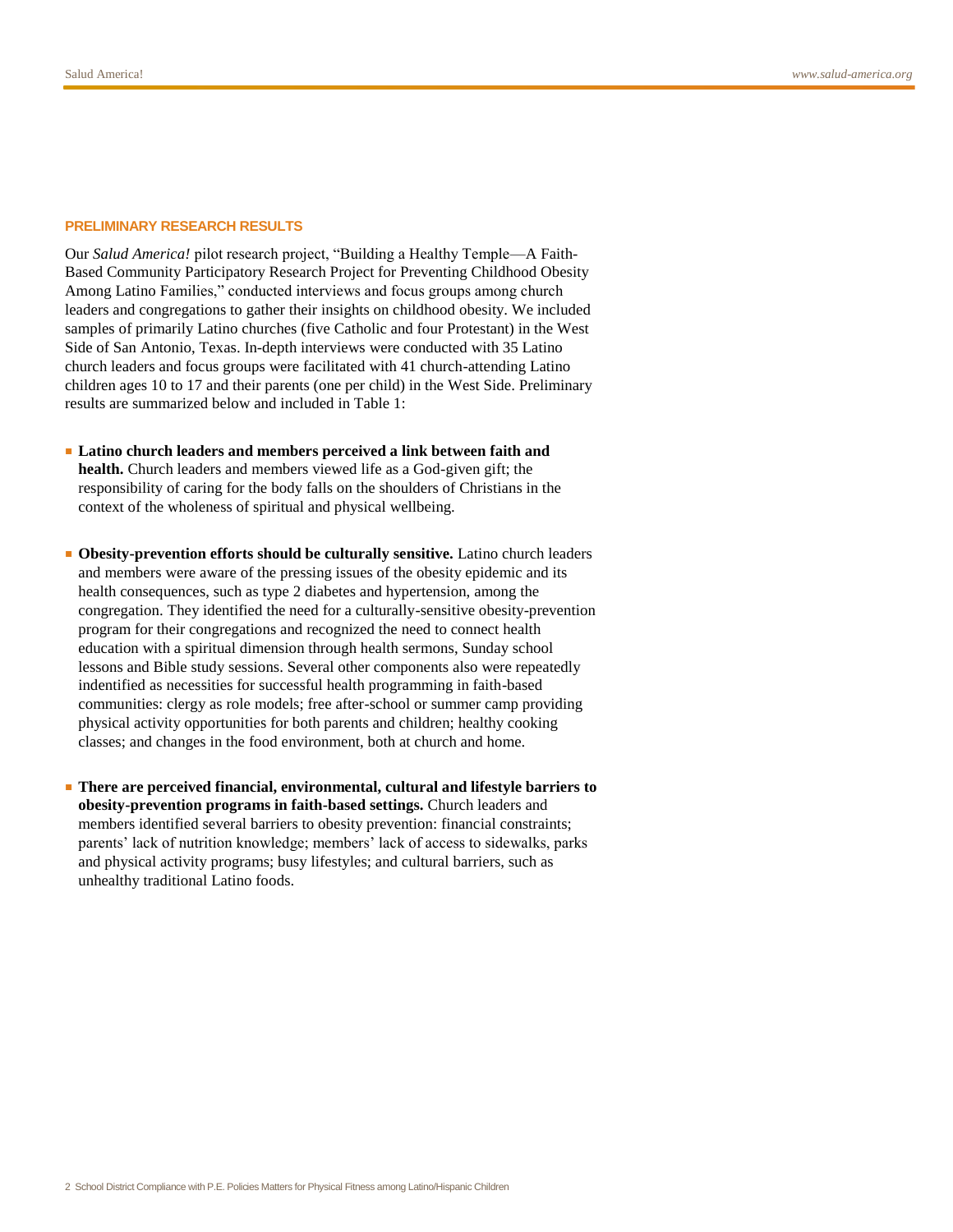#### Table 1 **Preliminary Findings**

#### **Perceived link between faith and health**

*"We are stewards of our body, if you will. Yes, they are ours, but they are also ours to care for…And if our bodies are not in particularly good, healthy shape, you"re not going to do much serving."*

*"God gave you a body. A person has to take care of it. Life is a gift from God; you don"t abuse it by not taking care of it, not watching what you eat, not getting exercise and so on. I think that"s fundamental to our existence."*

*"Healthy eating and a healthy person is more likely also to be more interested in their spiritual life."*

*"Gluttony is a sin, but He (God) loves us all unconditionally and if it"s a sin we should be fit and not overeat."*

*"God does care about our health and how we choose to be healthy."*

#### **Needs for obesity prevention programs**

*"We"re seeing our Hispanic population suffer tremendously due to diabetes as a result of unhealthy eating habits."*

*"If there"s any health programs that will be addressing the issues, they need to come with the agenda of "how we are going to be educating and helping this community," not to make a dollar."*

*"If some people come in who have expertise, then…the church could be used as a conduit for getting these resources out to the people."*

### **Conclusion and Policy Implications**

Our Latino faith-based communities are aware of and willing to address childhood obesity among their congregations, according to our preliminary research findings. The preliminary results of this study highlight the need for obesity prevention among Latino children *and* reveal the strong potential of a faith-based community as a venue and infrastructure for implementing effective obesity-prevention strategies.

Findings from this study are important for informing public health policy, public funding allocations, and programming/service delivery through the faith-based supportive infrastructure that may help curb the obesity epidemic among Latino children. Public health and non-profit organizations should consider supporting and sustaining obesity-prevention strategies specifically for Latinos using existing faithbased community infrastructure and supportive social networks. Our preliminary